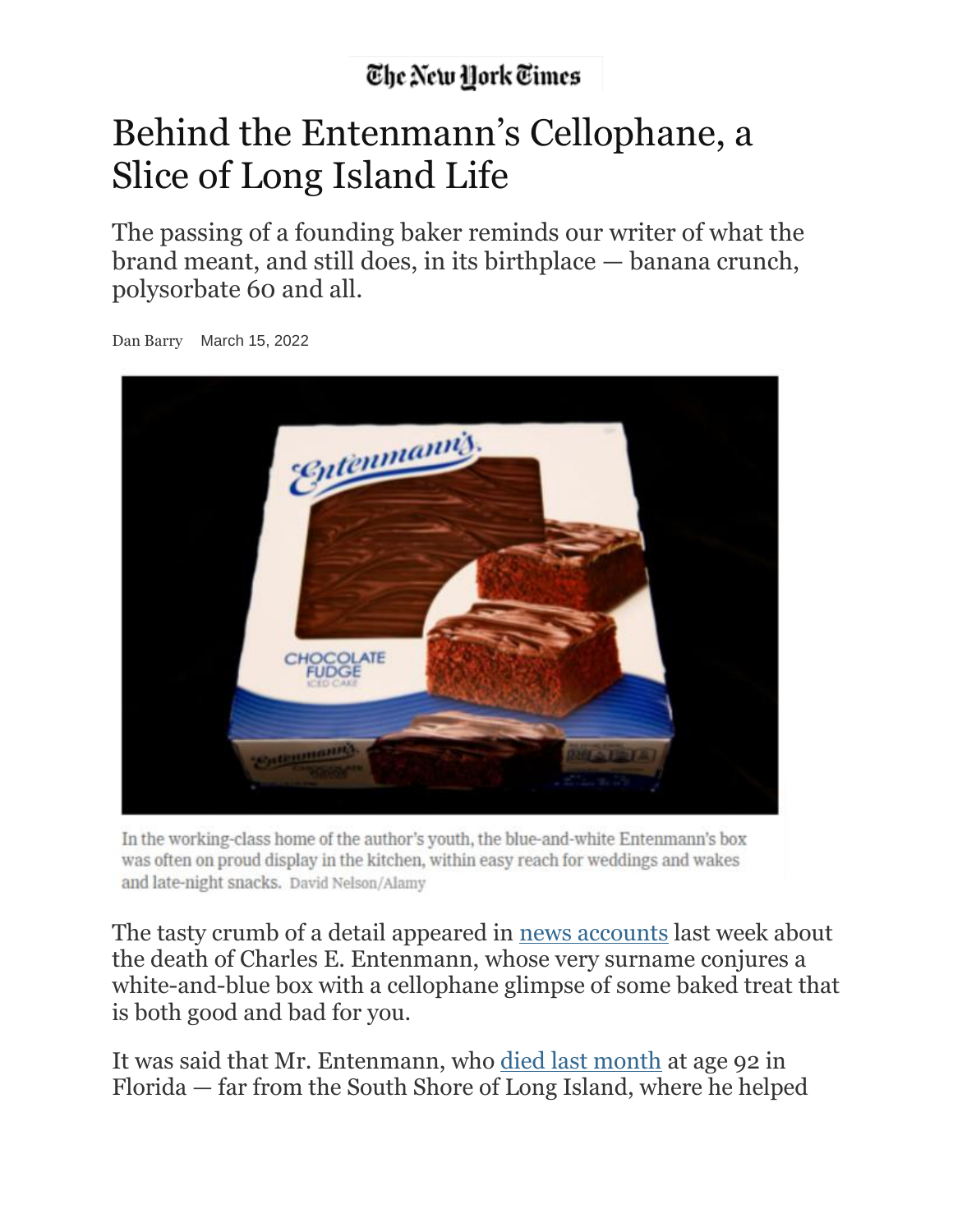his family's business rise like a baking Bundt cake to become a national brand — did not eat [Entenmann's](https://www.entenmanns.com/en) products.

"He just wasn't a dessert guy," one of his children explained, no doubt causing Entenmann's aficionados everywhere to choke on their second secret slice of a Cheese Danish Twist.

As someone who grew up near the old Entenmann's factory in Bay Shore, my first reaction to this revelation is: No wonder he lived to 92.

My second reaction, though, is to say: Forget it, your royal Entenmann's eminence. The Barrys of Deer Park, and those like them, ate more than enough to cover what you didn't. You are now excused from the Formica-topped kitchen table of life, with our deep thanks.



Charles E. Entenmann, the last of the baking Entenmanns, oversaw the automation of the cake line that was integral to the family business's growth. Meyer Liebowitz for The New York Times

Oh, and we promise not to linger too long on the ingredients listed on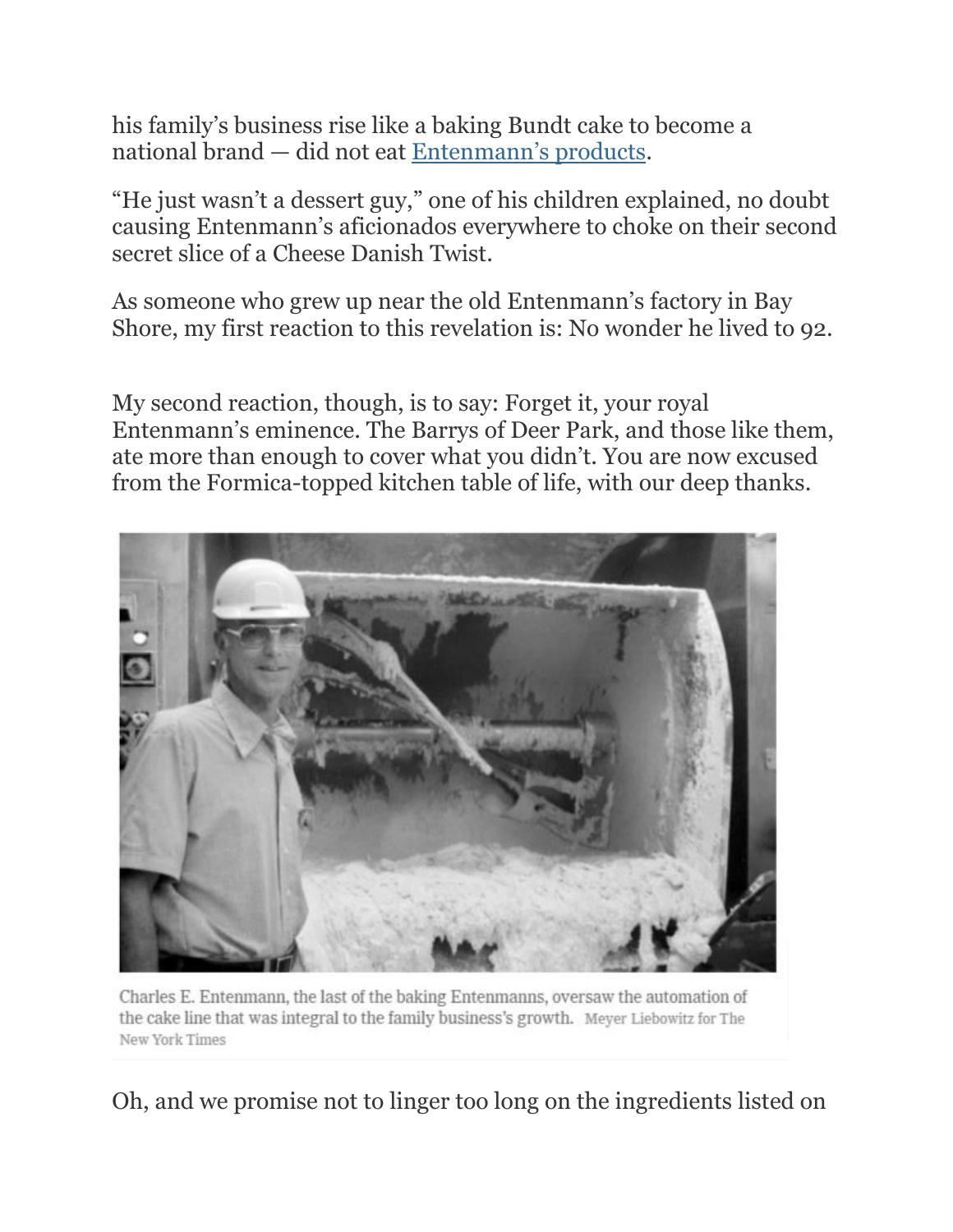your boxes as we eat their processed contents. The ingredients, for example, of the Entenmann's standard, the All Butter Loaf Cake, include sodium propionate, sorbitan monostearate, polysorbate 60 and other components that sound like pharmaceuticals for the odd conditions apparently afflicting viewers of daytime television.

For some self-conscious fans, buying an Entenmann's pastry may call for a little wink-and-nod: *The organic bakery was out of its locally sourced herb scones, so we thought it'd be fun to have an Entenmann's, like the ones our grandmother used to eat out of the box in Massapequa …*

But Long Island working-class families like mine believed that a box of Entenmann's conveyed class. It would be on proud display in the kitchen, prominent on the refrigerator or displacing plastic flowers as the table centerpiece.

Sometimes, several boxes would be on exhibit, but not for reasons of ostentation. They merely meant that someone had made the six-mile trip to the discount outlet adjacent to the Entenmann's plant, an industrial behemoth churning through a million eggs a week. The Entenmann cognoscenti would plan their visits like wartime generals, calculating dates of expiration to determine the best time to attack that is, to shop.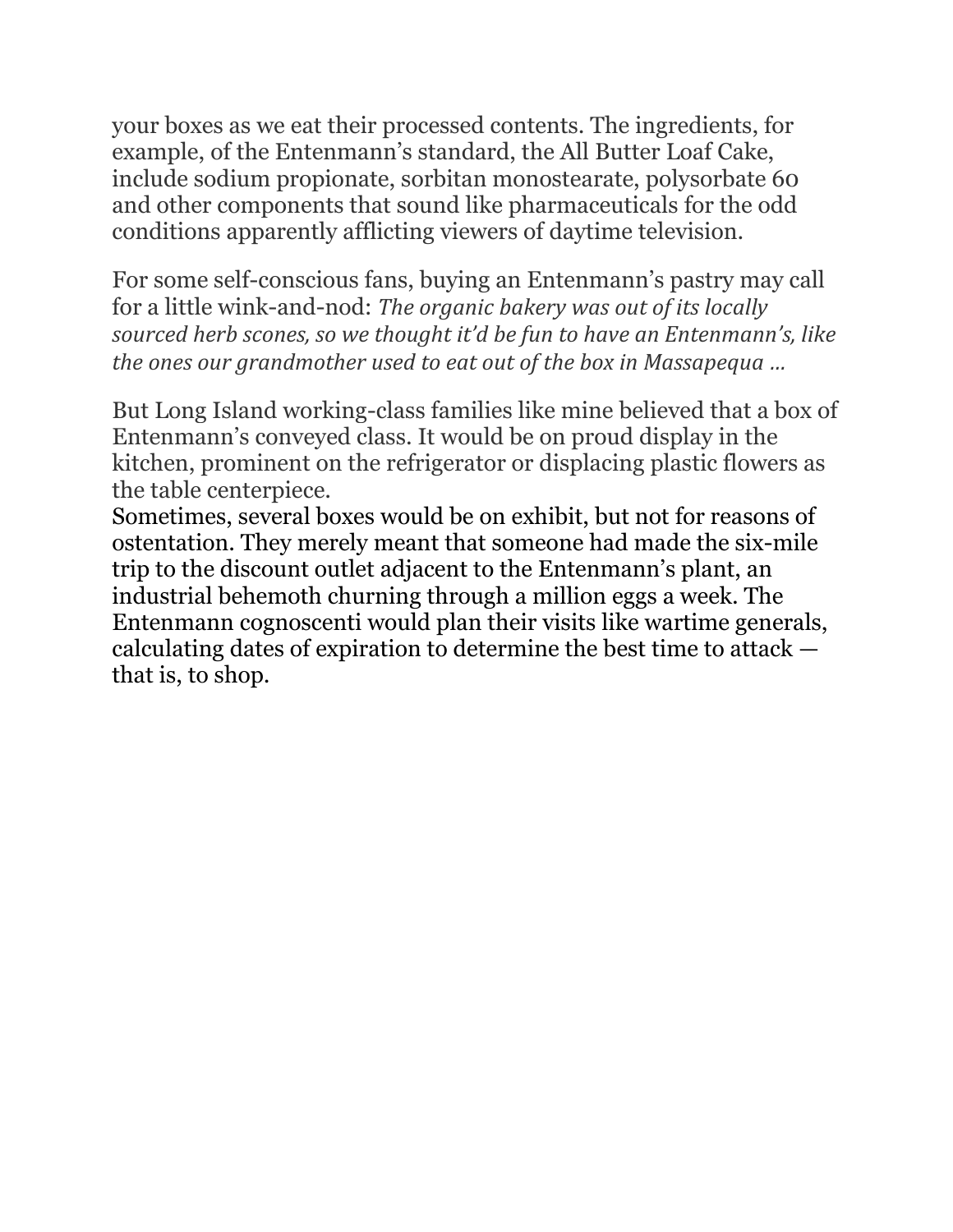

True aficionados on Long Island knew the best times to hit the Entenmann's discount outlet beside its factory in Bay Shore. Phil Marino for The New York Times

The Entenmann's on the fridge was more than a signal of solvent family finances (*Yes, Dolores, we can afford the Banana Crunch Cake*). It was a blue-and-white invitation to communion, its contents suitable for weddings and wakes and Communion parties and late-morning gossip sessions with cups of percolated coffee and a Marlboro Light.

As I look back, Entenmann's seems more present in my memory than in reality. In my mind's eye, there would be a Raspberry Danish Twist on Sunday mornings; a slice of Chocolate Chip Crumb Loaf, wrapped in paper towel, for school lunch; a hunk of [Blackout](https://cooking.nytimes.com/recipes/1018772-blackout-cake) Cake for dessert; and a rush to Good Samaritan Hospital before bed. (Not really.)

I do know that as a boy, we celebrated my birthday during one difficult year for the family with a Fudge Iced Golden Cake adorned with a flickering votive candle. And that as a young man, I often returned late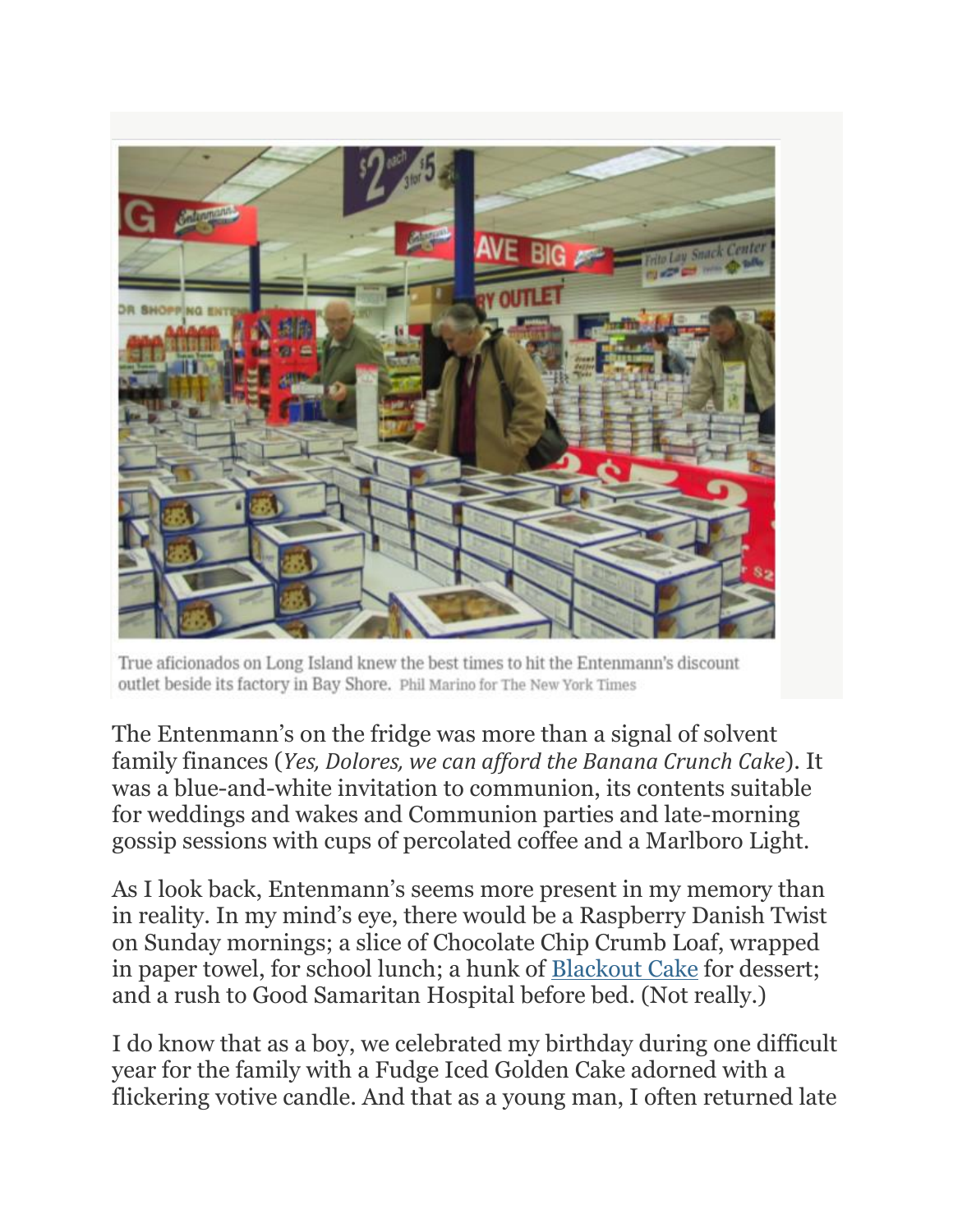at night from some bar to find my father watching a horror movie, and together we would drink milk and eat Vanilla-Filled Crumb Cake while watching the vampirish [Christopher](https://www.nytimes.com/2015/06/12/movies/christopher-lee-dies-count-dracula-lord-rings-star-wars-james-bond-scaramanga.html) Lee drink a young maiden's blood.

Nothing stays the same, of course, as Entenmann's itself reminds us. The family sold the business in 1978 to a pharmaceutical company — *Ask your doctor about Polysorbate 60* — after which it was sold and sold and sold again, no expiration date in sight. It is owned at the moment by Bimbo [Bakeries](https://www.bimbobakeriesusa.com/) USA.



The baked goods made at the Entenmann's factory along Fifth Avenue in Bay Shore were integral to family life in a home six miles away, in Deer Park. Meyer Liebowitz for The New York Times

In 2014, Entenmann's ended its baking [operations](https://www.nytimes.com/2014/06/03/nyregion/a-long-island-institution-is-cooling-its-ovens.html) at the Bay Shore plant, and the South Shore sighed. Older Long Islanders with finely developed palates will tell you that the taste has declined — become more "chemical" — since the company left. Perhaps this is because Entenmann's no longer has access to the clear mountain waters